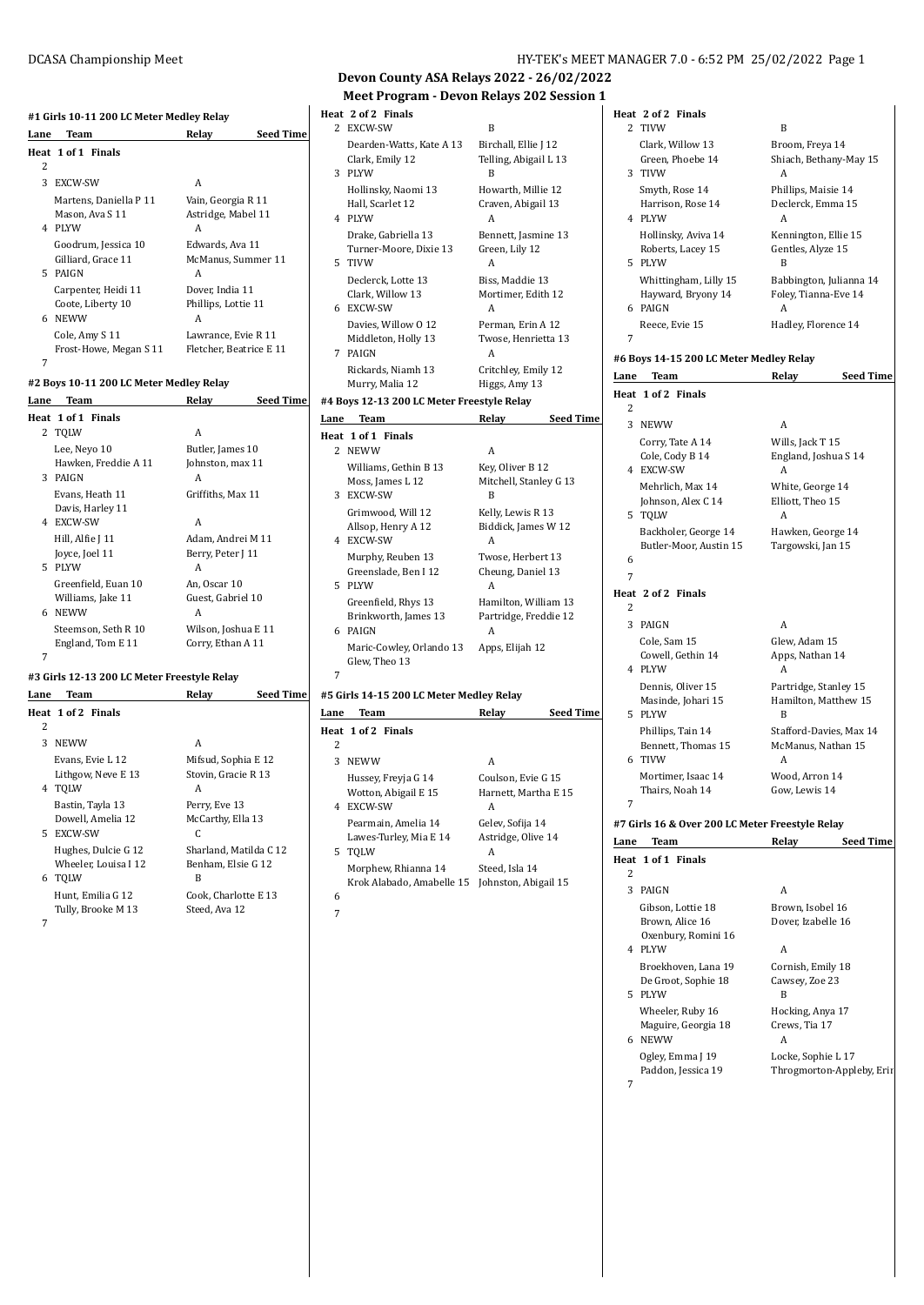# **#8 Boys 16 & Over 200 LC Meter Freestyle Relay**

|      | <b>110 DOYS TO &amp; OVER 200 BG MERE TREESIVIE RETAY</b> |                           |  |
|------|-----------------------------------------------------------|---------------------------|--|
| Lane | Team                                                      | <b>Seed Time</b><br>Relay |  |
|      | Heat 1 of 1 Finals                                        |                           |  |
|      | 2 TQLW                                                    | A                         |  |
|      | Butler, Harry 16                                          | Cooper, David 18          |  |
|      | Butler-Moor, Morgan 16                                    | Cuff, Stephen 17          |  |
| 3    | PAIGN                                                     | A                         |  |
|      | Cowell. Gareth W 47                                       | Ashford, Morgan 17        |  |
|      | Hadley, Finnigan 16                                       | Worth, Alexander 18       |  |
| 4    | <b>PLYW</b>                                               | A                         |  |
|      | Mohamed, Ridhwan 22                                       | Paker, Batuhan 20         |  |
|      | Mowlem, Leon 19                                           | West, Reuben 19           |  |
| 5.   | PLYW                                                      | B                         |  |
|      | Moseley, Finn 18                                          | Ellis, Samuel 17          |  |
|      | Kraberger, Alexander 18                                   | Paker, Berk Emre 17       |  |
| 6    | <b>NEWW</b>                                               | A                         |  |
|      | Coulson, Evan T 17                                        | Healey, Jensen J 16       |  |
|      | Fox, Jack S 16                                            | Cacchione, Robert A 18    |  |
| 7    |                                                           |                           |  |

#### **#9 Mixed 10-11 200 LC Meter Freestyle Relay**

| Team                      | Relay                   | <b>Seed Time</b> |
|---------------------------|-------------------------|------------------|
| Heat 1 of 1 Finals        |                         |                  |
|                           |                         |                  |
| Wilson, Joshua E M11      | Steemson, Seth R M10    |                  |
| Cole, Amy SW11            | Frost-Howe, Megan S W11 |                  |
| PAIGN                     | B                       |                  |
| Davis, Harley M11         | Edwards, Lottie W10     |                  |
| Coote, Liberty W10        |                         |                  |
| 4 PLYW                    | A                       |                  |
| Greenfield. Euan M10      | Gilliard, Grace W11     |                  |
| Edwards, Ava W11          | Williams, Jake M11      |                  |
| PAIGN                     | A                       |                  |
| Evans, Heath M11          | Griffiths. Max M11      |                  |
| Dover, India W11          | Carpenter, Heidi W11    |                  |
| EXCW-SW                   | A                       |                  |
| Davies, Daisy A W10       | Hill, Alfie J M11       |                  |
| Dearden-Watts, Ruth J W11 | Berry, Peter J M11      |                  |
|                           |                         |                  |
|                           | 2 NEWW                  | A                |

#### **#10 Girls 12-13 200 LC Meter Medley Relay**

| Lane | Team                     | Relav               | <b>Seed Time</b> |
|------|--------------------------|---------------------|------------------|
|      | Heat 1 of 2 Finals       |                     |                  |
| 2    |                          |                     |                  |
| 3    | TOLW                     | B                   |                  |
|      | Cook. Charlotte E 13     | Tully, Brooke M 13  |                  |
|      | Hunt, Emilia G 12        | Steed, Ava 12       |                  |
| 4    | EXCW-SW                  | B                   |                  |
|      | Wood, Evelyn M 12        | Vain. Millie M 12   |                  |
|      | Dearden-Watts, Kate A 13 | Glassco. Annie M 13 |                  |
|      | 5 NEWW                   | А                   |                  |
|      | Evans, Evie L 12         | Stovin, Gracie R 13 |                  |
|      | Lithgow, Neve E 13       | Mifsud, Sophia E 12 |                  |
| 6    |                          |                     |                  |

7

### **Devon County ASA Relays 2022 - 26/02/2022 Meet Program - Devon Relays 202 Session 1**

|      | Heat 2 of 2 Finals<br>2 EXCW-SW                            | A                                                |
|------|------------------------------------------------------------|--------------------------------------------------|
|      | Davies, Willow 0 12<br>Middleton, Holly 13<br>3 PLYW       | Perman, Erin A 12<br>Twose, Henrietta 13<br>В    |
|      | Howarth, Millie 12<br>Hollinsky, Naomi 13<br>4 PAIGN       | Hall, Scarlet 12<br>Craven, Abigail 13<br>A      |
|      | Rickards, Niamh 13<br>Murry, Malia 12<br>5 PLYW            | Critchley, Emily 12<br>Higgs, Amy 13<br>A        |
|      | Bennett, Jasmine 13<br>Turner-Moore, Dixie 13<br>6 TIVW    | Green, Lily 12<br>Drake, Gabriella 13<br>A       |
|      | Biss, Maddie 13<br>Clark, Willow 13<br>7 TQLW              | Mortimer, Edith 12<br>Declerck, Lotte 13<br>A    |
|      | Bastin, Tayla 13<br>McCarthy, Ella 13                      | Dowell, Amelia 12<br>Perry, Eve 13               |
|      | #11 Boys 12-13 200 LC Meter Medley Relay                   |                                                  |
| Lane | Team                                                       | Relay<br><b>Seed Time</b>                        |
|      |                                                            |                                                  |
| Heat | 1 of 1 Finals<br>2 NEWW                                    | A                                                |
|      | Moss, James L 12<br>Mitchell, Stanley G 13<br>3 PAIGN      | Key, Oliver B 12<br>Williams, Gethin B 13<br>A   |
|      | Maric-Cowley, Orlando 13<br>Apps, Elijah 12<br>4 PLYW      | Glew, Theo 13<br>A                               |
|      | Brinkworth, James 13<br>Partridge, Freddie 12<br>5 EXCW-SW | Hamilton, William 13<br>Greenfield, Rhys 13<br>B |
|      | Grimwood, Will 12<br>Allsop, Henry A 12<br>6 EXCW-SW       | Kelly, Lewis R 13<br>Biddick, James W 12<br>A    |

### **#12 Mixed 14-15 200 LC Meter Freestyle Relay**

| Lane | Team                 | Relav                 | <b>Seed Time</b> |
|------|----------------------|-----------------------|------------------|
|      | Heat 1 of 2 Finals   |                       |                  |
| 2    |                      |                       |                  |
| 3    | <b>NEWW</b>          | А                     |                  |
|      | Cole, Cody B M14     | Harnett. Martha E W15 |                  |
|      | Coulson. Evie G W15  | Corry, Tate A M14     |                  |
|      | 4 PAIGN              | В                     |                  |
|      | Cowell. Gethin M14   | Glew. Adam M15        |                  |
|      | 5 EXCW-SW            | А                     |                  |
|      | Mehrlich, Max M14    | Astridge, Olive W14   |                  |
|      | Pearmain, Amelia W14 | White, George M14     |                  |
| 6    |                      |                       |                  |

#### 7

### **Heat 2 of 2 Finals** 2 PAIGN A Apps, Nathan M14 Cole, Sam M15 Hadley, Florence W14 Reece, Evie W15 3 TIVW A Declerck, Emma W15 Thairs, Noah M14 Smyth, Rose W14 Gow, Lewis M14 4 PLYW A Roberts, Lacey W15 Kennington, Ellie W15<br>Partridge, Stanley M15 Dennis, Oliver M15 Partridge, Stanley M15 Den<br>PLYW B 5 PLYW Foley, Tianna-Eve W14 Stafford-Davies, Max M14 Hayward, Bryony W14 McManus, Nathan M15 6 TIVW B Declerck, Lotte W13 Mortimer, Isaac M14 Harrison, Rose W14 Wood, Arron M14 7 **#13 Mixed 16 & Over 200 LC Meter Medley Relay**

| Lane | Team                                         | Relay                                 | <b>Seed Time</b> |
|------|----------------------------------------------|---------------------------------------|------------------|
|      | Heat 1 of 1 Finals                           |                                       |                  |
|      | 2 NEWW                                       | A                                     |                  |
|      | Cacchione, Robert A M18                      | Ogley, Emma J W19                     |                  |
| 3    | Healey, Jensen J M16<br>PAIGN                | Throgmorton-Appleby, Erir             |                  |
|      |                                              | A                                     |                  |
|      | Gibson, Lottie W18                           | Cowell, Gareth W M47                  |                  |
|      | Brown, Isobel W16<br>4 PLYW                  | Worth, Alexander M18<br>A             |                  |
|      | De Groot, Sophie W18                         | Hallett, Charlie-Joe M21              |                  |
|      | Mohamed, Ridhwan M22                         | Cawsey, Zoe W23                       |                  |
|      | 5 PLYW                                       | B                                     |                  |
|      | Hollinsky, Gideon M17                        | Hallows, Ashton M16<br>Crews, Tia W17 |                  |
|      | Wheeler, Ruby W16                            |                                       |                  |
|      | 6 PAIGN                                      | R                                     |                  |
|      | Hadley, Finnigan M16                         | Ashford, Morgan M17                   |                  |
|      | Hodge, Callum M18                            | Brown, Alice W16                      |                  |
| 7    |                                              |                                       |                  |
|      | #14 Girls 10-11 200 LC Meter Freestyle Relay |                                       |                  |
| Lane | <b>Team</b>                                  | Relay                                 | <b>Seed Time</b> |
|      | Heat 1 of 1 Finals                           |                                       |                  |
| 2    |                                              |                                       |                  |
| 3    | <b>EXCW-SW</b>                               | A                                     |                  |
|      | Davies, Daisy A 10                           | Grimwood, Ava 10                      |                  |
|      | Dearden-Watts, Ruth J 11                     | Corbett, Isla J 11                    |                  |
| 4    | PLYW                                         | A                                     |                  |
|      | McManus, Summer 11                           | Goodrum, Jessica 10                   |                  |

Edwards, Ava 11 Gilliard, Grace 11

Cole, Amy S 11 Davies, Jessie K 11 Fletcher, Beatrice E 11 Frost-Howe, Megan S 11

5 PAIGN A 6 NEWW A

7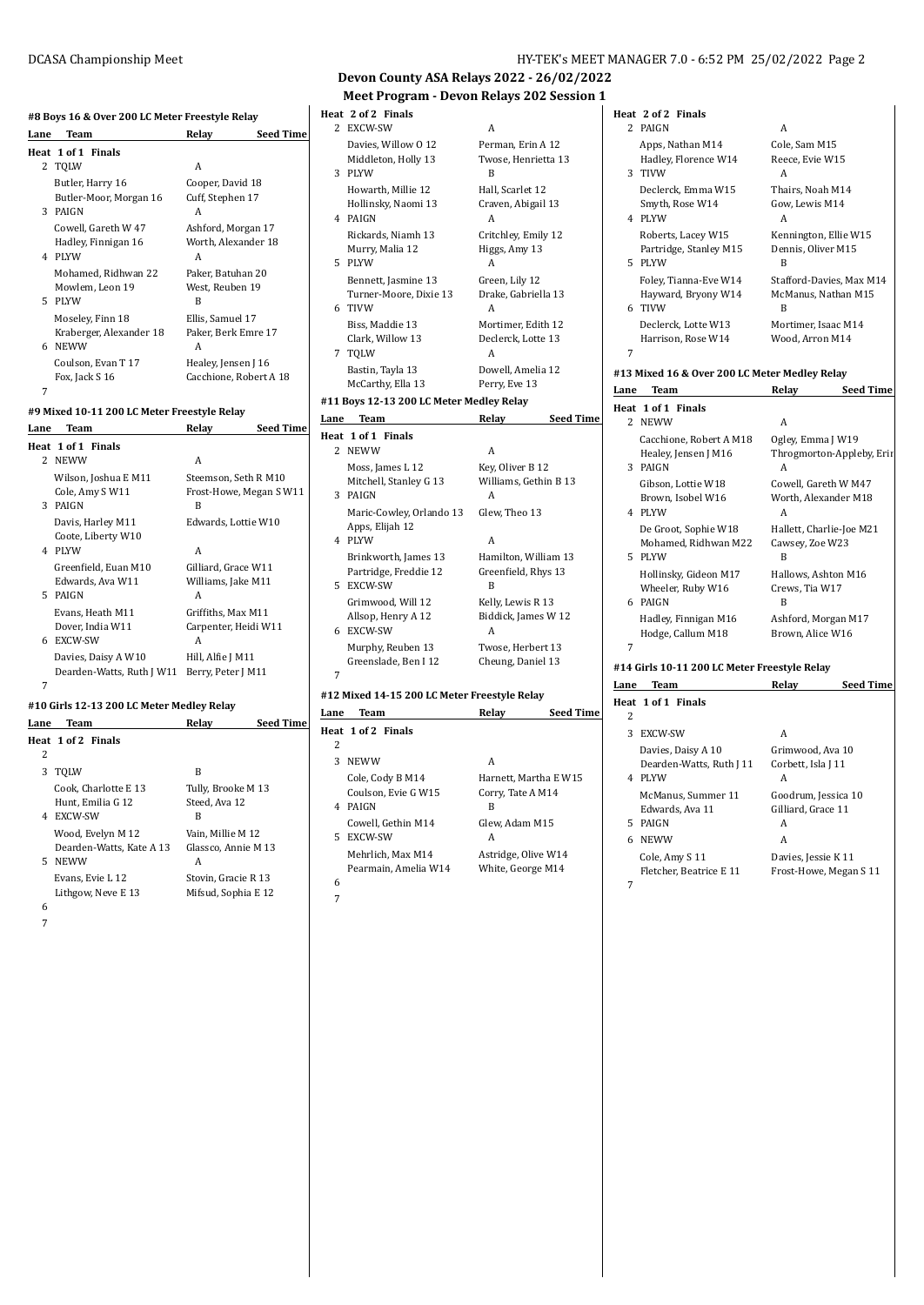# **#15 Boys 10-11 200 LC Meter Freestyle Relay Lane Team Relay Seed Time**

|      | Heat 1 of 1 Finals                        |                           |
|------|-------------------------------------------|---------------------------|
|      | 2 TQLW                                    | A                         |
|      | Johnston, max 11                          | Lee, Neyo 10              |
|      | Butler, James 10                          | Hawken, Freddie A 11      |
|      | 3 EXCW-SW                                 | A                         |
|      | Adam, Andrei M 11                         | Berry, Peter J 11         |
|      | Joyce, Joel 11                            | Hill, Alfie J 11          |
|      | 4 PLYW                                    | A                         |
|      | Greenfield, Euan 10                       | An. Oscar 10              |
|      | Williams, Jake 11                         | Guest, Gabriel 10         |
|      | 5 PAIGN                                   | A                         |
|      | Evans, Heath 11                           | Griffiths, Max 11         |
|      | Davis, Harley 11                          |                           |
|      | 6 NEWW                                    | A                         |
|      | Steemson, Seth R 10                       | England, Tom E 11         |
|      | Corry, Ethan A 11                         | Wilson, Joshua E 11       |
| 7    |                                           |                           |
|      | #16 Mixed 12-13 200 LC Meter Medley Relay |                           |
| Lane | Team                                      | Relay<br><b>Seed Time</b> |
|      | Heat 1 of 1 Finals                        |                           |
|      | 2 NEWW                                    | A                         |
|      | Evans, Evie L W12                         | Stovin. Gracie R W13      |
|      | Mitchell, Stanley G M13                   | Lithgow, Neve E W13       |
|      | 2.11                                      | $\Lambda$                 |

|    | <b>INIS VV VV</b>                            | A                                           |
|----|----------------------------------------------|---------------------------------------------|
|    | Evans, Evie L W12<br>Mitchell, Stanley G M13 | Stovin, Gracie R W13<br>Lithgow, Neve E W13 |
| 3  | <b>PIYW</b>                                  | A                                           |
|    | Bennett, Jasmine W13                         | Hamilton, William M13                       |
|    | Turner-Moore, Dixie W13<br>4 PAIGN           | Partridge, Freddie M12<br>A                 |
|    | Maric-Cowley, Orlando M1:                    | Apps, Elijah M12                            |
|    | Higgs, Amy W13                               | Rickards, Niamh W13                         |
| 5. | <b>PLYW</b>                                  | В                                           |
|    | Brinkworth, James M13                        | Hall, Scarlet W12                           |
|    | Green, Lily W12                              | Greenfield, Rhys M13                        |
|    | 6 PAIGN                                      | R                                           |
|    | Critchley, Emily W12                         | Murry, Malia W12                            |
|    | Glew, Theo M13                               |                                             |
| 7  | EXCW-SW                                      | A                                           |
|    | Clark, Emily W12                             | Greenslade, Ben I M12                       |
|    | Biddick, James W M12                         | Telling, Abigail L W13                      |
|    |                                              |                                             |

### **#17 Girls 14-15 200 LC Meter Freestyle Relay**

| Lane    | Team                                                     | Relav                                       | <b>Seed Time</b>          |
|---------|----------------------------------------------------------|---------------------------------------------|---------------------------|
|         | Heat 1 of 2 Finals                                       |                                             |                           |
| 2       |                                                          |                                             |                           |
| 3       | <b>NEWW</b>                                              | A                                           |                           |
|         | Coulson, Evie G 15<br>Harnett, Martha E 15               | Hussey, Freyja G 14<br>Wotton, Abigail E 15 |                           |
| 4       | EXCW-SW<br>Pearmain, Amelia 14<br>Lawes-Turley, Mia E 14 | А<br>Gelev, Sofija 14<br>Astridge, Olive 14 |                           |
| 5.<br>6 | TOLW<br>Cook, Annabelle 14<br>Scott. Ellie-Mae 14        | А<br>Barnes, Amelia 15                      | Krok Alabado, Amabelle 15 |

7

DCASA Championship Meet HY-TEK's MEET MANAGER 7.0 - 6:52 PM 25/02/2022 Page 3

**#20 Boys 16 & Over 200 LC Meter Medley Relay**

### **Devon County ASA Relays 2022 - 26/02/2022 Meet Program - Devon Relays 202 Session 1**

|        | Meet Flugiam - Devun Relays 202 Sessiun .     |                                        |
|--------|-----------------------------------------------|----------------------------------------|
|        | Heat 2 of 2 Finals                            |                                        |
| 2      | <b>TIVW</b>                                   | B                                      |
|        | Shiach, Bethany-May 15<br>Broom, Freya 14     | Clark, Willow 13<br>Green, Phoebe 14   |
| 3      | TIVW                                          | A                                      |
|        | Declerck, Emma 15                             | Smyth, Rose 14                         |
|        | Phillips, Maisie 14                           | Harrison, Rose 14                      |
|        | 4 PLYW                                        | A                                      |
|        | Kennington, Ellie 15<br>Hollinsky, Aviva 14   | Gentles, Alyze 15<br>Roberts, Lacey 15 |
| 5      | PLYW                                          | B                                      |
|        | Whittingham, Lilly 15                         | Babbington, Julianna 14                |
| 6      | Foley, Tianna-Eve 14<br>PAIGN                 | Hayward, Bryony 14                     |
|        | Reece, Evie 15                                | A<br>Hadley, Florence 14               |
| 7      |                                               |                                        |
|        | #18 Boys 14-15 200 LC Meter Freestyle Relay   |                                        |
|        | Lane Team                                     | <b>Seed Time</b><br>Relay              |
|        | Heat 1 of 2 Finals                            |                                        |
| 2      |                                               |                                        |
| 3      | NEWW                                          | A                                      |
|        | Wills, Jack T 15                              | Corry, Tate A 14                       |
|        | Cole, Cody B 14<br>4 EXCW-SW                  | England, Joshua S 14<br>A              |
|        | Mehrlich, Max 14                              | White, George 14                       |
|        | Johnson, Alex C 14                            | Elliott, Theo 15                       |
| 5.     | PAIGN                                         | А                                      |
|        | Apps, Nathan 14<br>Cowell, Gethin 14          | Glew, Adam 15<br>Cole, Sam 15          |
| 6      |                                               |                                        |
| 7      |                                               |                                        |
|        | Heat 2 of 2 Finals                            |                                        |
| 2<br>3 |                                               |                                        |
|        | <b>TIVW</b><br>Mortimer, Isaac 14             | A<br>Gow, Lewis 14                     |
|        | Thairs, Noah 14                               | Wood, Arron 14                         |
|        | 4 PLYW                                        | A                                      |
|        | Partridge, Stanley 15                         | Hamilton, Matthew 15                   |
|        | Masinde, Johari 15<br>5 PLYW                  | Dennis, Oliver 15<br>B                 |
|        | McManus, Nathan 15                            | Phillips, Tain 14                      |
|        | Bennett, Thomas 15                            | Blackwell, James 15                    |
|        | 6 TQLW                                        | A                                      |
|        | Backholer, George 14                          | Targowski, Jan 15                      |
| 7      | Butler-Moor, Austin 15                        | Hawken, George 14                      |
|        | #19 Girls 16 & Over 200 LC Meter Medley Relay |                                        |
|        | Lane Team                                     | Relay Seed Time                        |
|        | Heat 1 of 1 Finals                            |                                        |
| 2      |                                               |                                        |
|        | 3 PAIGN                                       | A                                      |
|        | Gibson, Lottie 18                             | Brown, Isobel 16                       |
|        | Oxenbury, Romini 16<br>4 PLYW                 | Dover, Izabelle 16<br>A                |
|        | De Groot, Sophie 18                           | Huellou, Claire 17                     |
|        | Broekhoven, Lana 19                           | Cawsey, Zoe 23                         |
| 5      | PLYW                                          | B                                      |
|        | Maguire, Georgia 18                           | Maticiuc, Alexandra 18                 |
|        | Wheeler, Ruby 16<br>6 NEWW                    | Crews, Tia 17<br>A                     |
|        | Cashman, Freya K 17                           | Ogley, Emma J 19                       |
|        | Paddon, Jessica 19                            | Throgmorton-Appleby, Erir              |

7

### **Lane Team Relay Seed Time Heat 1 of 1 Finals** 2 TQLW A Butler, Harry 16 Earle, Matthew 16 Cuff, Stephen 17 Cooper, David 18 3 PAIGN A Ashford, Morgan 17 Cowell, Gareth W 47 Hadley, Finnigan 16 Worth, Alexander 18 4 PLYW A Wyrill, Henry 20 Hallett, Charlie-Joe 21 Mohamed, Ridhwan 22 West, Reuben 19 5 PLYW B Hollinsky, Gideon 17 Hallows, Ashton 16<br>Kraberger, Alexander 18 Moseley, Finn 18 Kraberger, Alexander 18 6 NEWW A Cacchione, Robert A 18 Fox, Jack S 16 Healey, Jensen J 16 Coulson, Evan T 17 7 **#21 Mixed 10-11 200 LC Meter Medley Relay Lane Team Relay Seed Time Heat 1 of 1 Finals** 2 EXCW-SW A Mason, Ava S W11 Martens, Daniella P W11 Adam, Andrei M M11 Joyce, Joel M11 3 PAIGN B 4 PLYW A Gilliard, Grace W11 Edwards, Ava W11<br>Williams, Jake M11 Greenfield, Euan M Greenfield, Euan M10 5 PAIGN A 6 NEWW A Steemson, Seth R M10 Cole, Amy S W11 Wilson, Joshua E M11 Frost-Howe, Megan S W11 7 **#22 Mixed 12-13 200 LC Meter Freestyle Relay Lane Team Relay Seed Time Heat 1 of 1 Finals** 2 EXCW-SW A Grimwood, Will M12 Glassco, Annie M W13 Wheeler, Louisa I W12 Murphy, Reuben M13 3 PAIGN B 4 PLYW A Partridge, Freddie M12 Green, Lily W12 Hamilton, William M13 Turner-Moore, Dixie W13 5 PAIGN A 6 PLYW B Greenfield, Rhys M13 Brinkworth, James M13 Bennett, Jasmine W13 Drake, Gabriella W13 7 NEWW A Evans, Evie L W12 Key, Oliver B M12<br>Mitchell, Stanley G M13 Stovin, Gracie R W13 Mitchell, Stanley G M13 **#23 Mixed 14-15 200 LC Meter Medley Relay Lane Team Relay Seed Time Heat 1 of 2 Finals**  $\overline{2}$ 3 EXCW-SW A Gelev, Sofija W14 Lawes-Turley, Mia E W14 Elliott, Theo M15 Johnson, Alex C M14 4 PAIGN B

- 
- 6 7

5 NEWW A

Coulson, Evie G W15 Wotton, Abigail E W15 Cole, Cody B M14 Wills, Jack T M15